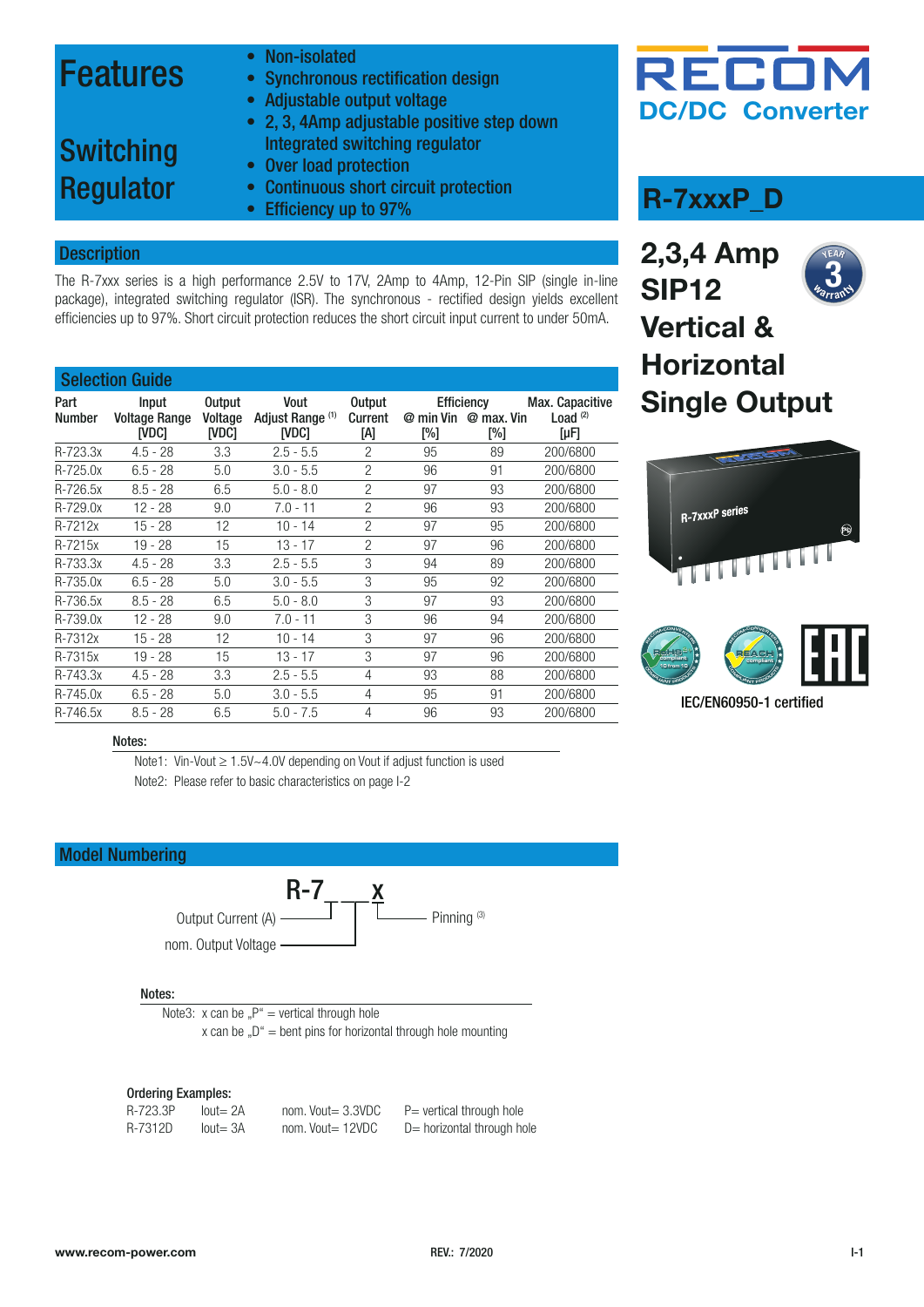# RECOM **DC/DC Converter**

### Specifications (refer to standard application circuit, Ta= 25°C)

# **R-7xxxP\_D Series**

| Parameter                    | Condition                                               | Min.   | Typ.    | Max.                               |
|------------------------------|---------------------------------------------------------|--------|---------|------------------------------------|
| Quiescent Current            | min. Vin to max.                                        |        |         | 30 <sub>m</sub> A                  |
| Internal Power Dissipation   | $ta < 60^{\circ}$ C                                     |        |         | 1.4W                               |
|                              | $R-72$ xxx                                              |        | 2.5A    | 3.0A                               |
| Output Current Limit         | $R-73$ xxx                                              |        | 3.75A   | 4.25A                              |
|                              | $R-74$ xxx                                              |        | 5.0A    | 5.5A                               |
| Minimum Load                 |                                                         | 10%    |         |                                    |
|                              | DC-DC ON                                                |        |         | Open or high, 4.5V min. / 28V max. |
| ON/OFF CTRL <sup>(4)</sup>   | DC-DC OFF                                               |        |         | Low (Power OFF) 0.8V max.          |
| Input Current of CTRL Pin    | DC-DC OFF                                               |        |         | 100 <sub>U</sub> A                 |
| Internal Operating Frequency |                                                         | 270kHz | 300kHz  | 330kHz                             |
| Output Ripple and Noise      |                                                         |        | 40mVp-p | 70mVp-p                            |
|                              | normal start-up time, no external diodes                |        |         | $200 \mu F$                        |
| Maximum Capacitive Load      | $<$ 1 second start-up time $+$ diode protection circuit |        |         | 6800µF                             |

Notes:

Note4: ON/OFF pin driven by TTL (logic gate), open-collector bipolar transistor or open-drain MOSFET

### How to calculate the max. output current

The internal power dissipation  $(P_p)$  follows the equation:

$$
P_D = \qquad \text{lout } x \text{ Vout } x \text{ (1-Eff}_{\text{max Vin}})
$$

$$
lout = \frac{P_D}{Vout \times (1 - Eff_{max \, V_{in}})}
$$



### Example: R-745.0P

### Calculation 1: Calculation 2:

| $V$ in = 28V                       |             |               |           |
|------------------------------------|-------------|---------------|-----------|
| Vout $= 5V$                        |             |               |           |
| $Eff_{max \, Vin} = 91\%$          | $l$ out $=$ | 1.4W          | $= 3.11A$ |
| $P_{n} = 1.4W$                     |             | 5V x (1-0.91) |           |
| $T_{\text{Ambient}} = 60^{\circ}C$ |             |               |           |

### Calculation 3:

Vin = 12V Effmax Vin = 94% PD = 1.0W TAmbient = 85°C Iout= 1W = 3.33A 5V x (1-0.94 )

 $Vin = 28V$  $V$ out =  $5V$ 

 $P_p = 1.0W$ 

$$
T_{\text{Ambient}} = 85^{\circ}C
$$

Eff<sub>max Vin</sub> = 91%  $I_{\text{Dult}} = \frac{100 \text{ V}}{50 \times (1 - 0.91)} = 2.222 \text{ A}$ 

continued on next page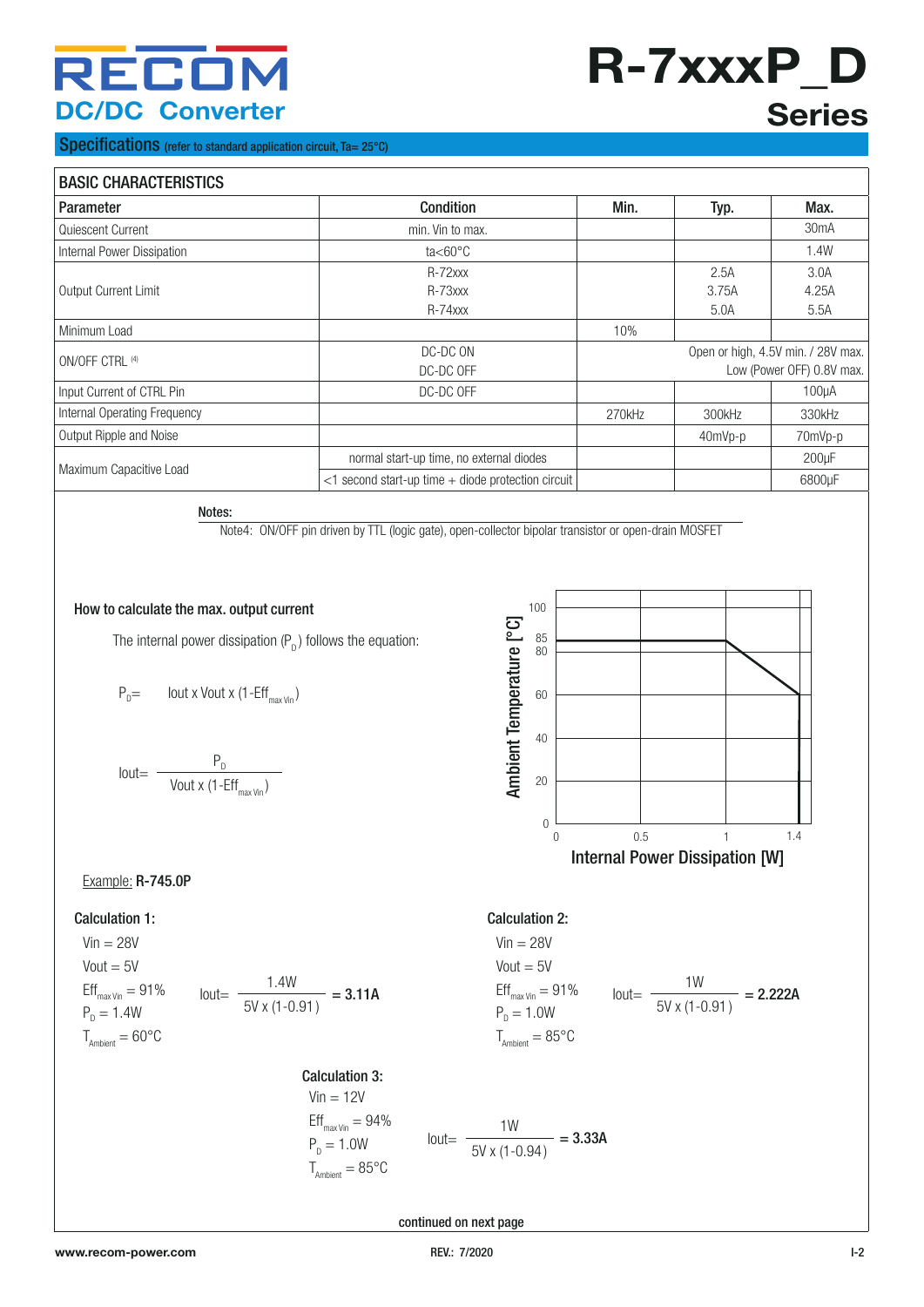# RECOI **DC/DC Converter**

### Specifications (refer to standard application circuit, Ta= 25°C)

**R-7xxxP\_D Series**

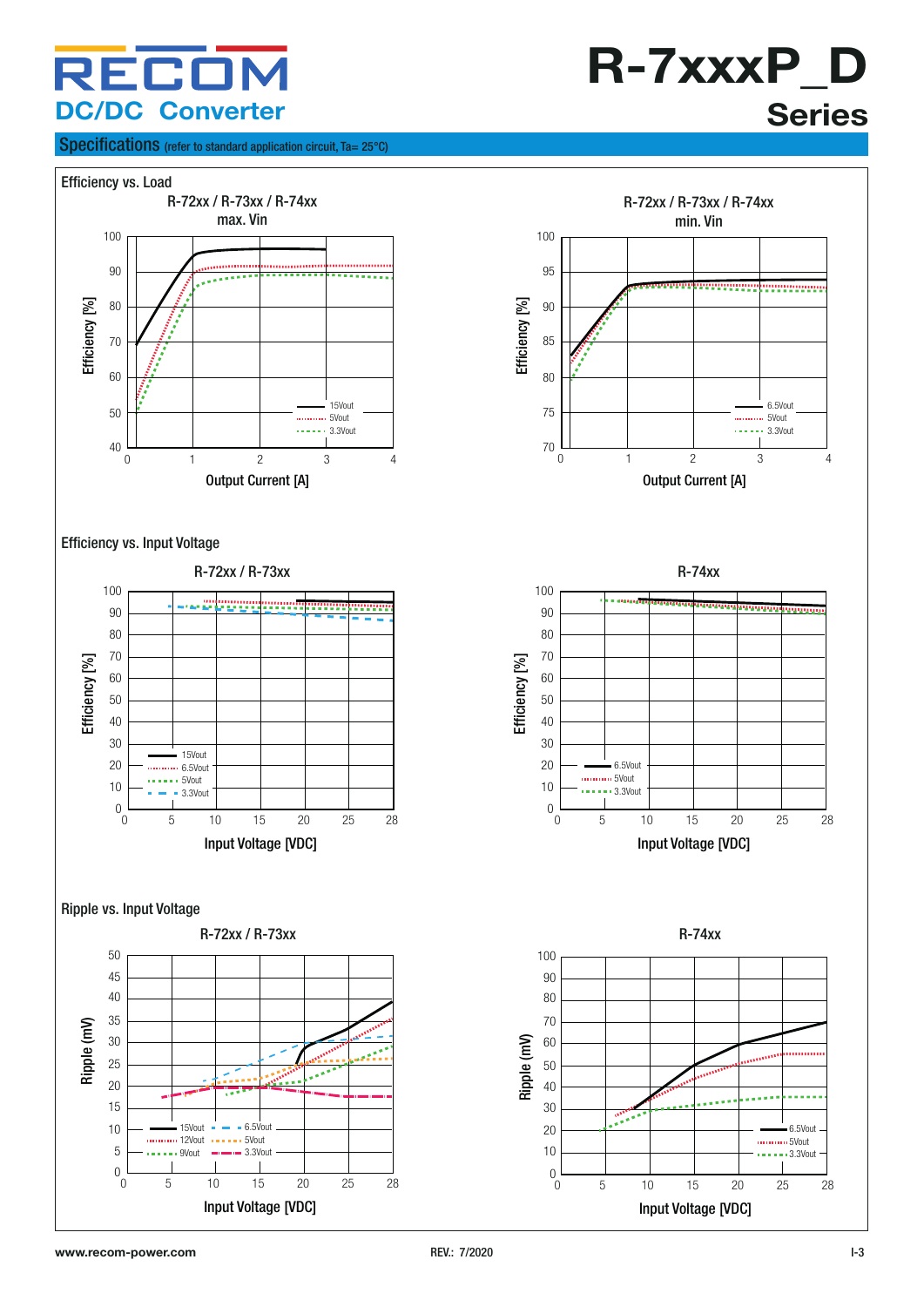### Specifications (refer to standard application circuit, Ta= 25°C)



### Trim Table

| 2ADC      |              | R-723.3P/D<br>R-725.0P/D<br>R-726.5P/D |                               | R-729.0P/D<br>R-7212P/D |                   |                 |             | R-7215P/D    |             |              |             |                 |
|-----------|--------------|----------------------------------------|-------------------------------|-------------------------|-------------------|-----------------|-------------|--------------|-------------|--------------|-------------|-----------------|
| 3ADC      | R-733.3P/D   |                                        |                               | R-735.0P/D              |                   | R-736.5P/D      |             | R-739.0P/D   |             | R-7312P/D    |             | R-7315P/D       |
| 4ADC      | R-743.3P/D   |                                        |                               | R-745.0P/D              |                   | R-746.5P/D      |             |              |             |              |             |                 |
| Vout nom. | 3.3VDC       |                                        |                               | 5.0VDC                  |                   | 6.5VDC          |             | 9.0VDC       |             | 12VDC        |             | 15VDC           |
| Vout adj. | $R_{down}$   | $R_{up}$                               | $R_{\hbox{\scriptsize down}}$ | $R_{up}$                | $R_{\text{down}}$ | $R_{\text{up}}$ | $R_{down}$  | $R_{up}$     | $R_{down}$  | $R_{up}$     | $R_{down}$  | $R_{\text{up}}$ |
| 2.5       | $8.5k\Omega$ |                                        |                               |                         |                   |                 |             |              |             |              |             |                 |
| 3.0       | $33k\Omega$  |                                        | $470\Omega$                   |                         |                   |                 |             |              |             |              |             |                 |
| 3.2       | $110k\Omega$ |                                        | $1.6k\Omega$                  |                         |                   |                 |             |              |             |              |             |                 |
| 3.3       |              |                                        | $2.2k\Omega$                  |                         |                   |                 |             |              |             |              |             |                 |
| 3.4       |              | $36k\Omega$                            | $3.0k\Omega$                  |                         |                   |                 |             |              |             |              |             |                 |
| 3.6       |              | $11k\Omega$                            | $4.7k\Omega$                  |                         |                   |                 |             |              |             |              |             |                 |
| 3.9       |              | $4.7k\Omega$                           | $8.5k\Omega$                  |                         |                   |                 |             |              |             |              |             |                 |
| 4.5       |              | $1.6k\Omega$                           | $30k\Omega$                   |                         |                   |                 |             |              |             |              |             |                 |
| 4.9       |              | 820 $\Omega$                           | $220k\Omega$                  |                         |                   |                 |             |              |             |              |             |                 |
| 5.0       |              | 680 $\Omega$                           |                               |                         | $11k\Omega$       |                 |             |              |             |              |             |                 |
| 5.1       |              | $560\Omega$                            |                               | $28k\Omega$             | $12k\Omega$       |                 |             |              |             |              |             |                 |
| 5.5       |              | 190 $\Omega$                           |                               | $2.6k\Omega$            | $20k\Omega$       |                 |             |              |             |              |             |                 |
| $6.0\,$   |              |                                        |                               |                         | $47k\Omega$       |                 |             |              |             |              |             |                 |
| 6.5       |              |                                        |                               |                         |                   |                 |             |              |             |              |             |                 |
| $7.0\,$   |              |                                        |                               |                         |                   | $4.5k\Omega$    | $13k\Omega$ |              |             |              |             |                 |
| 7.5       |              |                                        |                               |                         |                   | $2.2k\Omega$    |             |              |             |              |             |                 |
| 8.0       |              |                                        |                               |                         |                   |                 | $31k\Omega$ |              |             |              |             |                 |
| 9.0       |              |                                        |                               |                         |                   |                 |             |              |             |              |             |                 |
| 10        |              |                                        |                               |                         |                   |                 |             | $2.2k\Omega$ | $20k\Omega$ |              |             |                 |
| 11        |              |                                        |                               |                         |                   |                 |             | $390\Omega$  | $47k\Omega$ |              |             |                 |
| 12        |              |                                        |                               |                         |                   |                 |             |              |             |              |             |                 |
| 13        |              |                                        |                               |                         |                   |                 |             |              |             | $2.4k\Omega$ | $36k\Omega$ |                 |
| 14        |              |                                        |                               |                         |                   |                 |             |              |             | $390\Omega$  | $76k\Omega$ |                 |
| 15        |              |                                        |                               |                         |                   |                 |             |              |             |              |             |                 |
| 16        |              |                                        |                               |                         |                   |                 |             |              |             |              |             | $2.6k\Omega$    |
| 17        |              |                                        |                               |                         |                   |                 |             |              |             |              |             | $860\Omega$     |

| <b>REGULATIONS</b>                |                                  |                                     |  |  |  |  |
|-----------------------------------|----------------------------------|-------------------------------------|--|--|--|--|
| Parameter                         | <b>Condition</b>                 | Value                               |  |  |  |  |
| Output Accuracy                   | full load                        | $\pm 1.0\%$ typ. / $\pm 2.0\%$ max. |  |  |  |  |
| Line Regulation                   | low line to high line, full load | $\pm$ 0.5% typ. / $\pm$ 1.0% max.   |  |  |  |  |
| Load Regulation (5)               | 10% to 100%, full load           | $\pm$ 0.5% typ. / $\pm$ 1.0% max.   |  |  |  |  |
| Transient Response <sup>(6)</sup> | 50% load step change             | 100µs typ. / 200µs max.             |  |  |  |  |
|                                   | Vout Over / Undershoot           | 100mV max.                          |  |  |  |  |
| $N = 1 - 1$                       |                                  |                                     |  |  |  |  |

Notes:

Note5: Operation below 10% load will not harm the converter, but specifications may not be met

Note6: Requires a 100µF electrolytic or tantalum output capacitor for proper operation in all applications

(the capacitor has to be placed as close as possible to the output pins)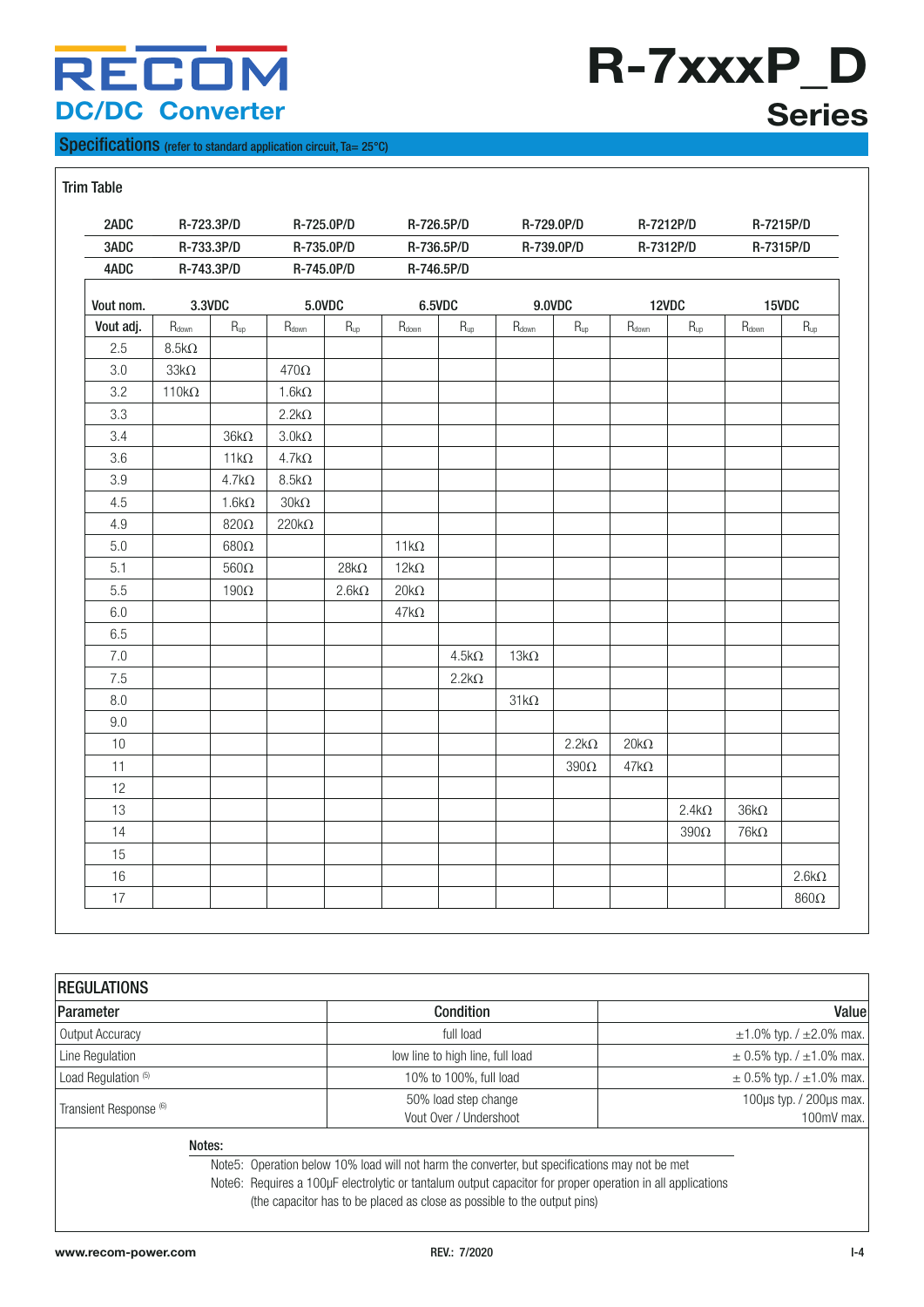## RECO **DC/DC Converter**

### Specifications (refer to standard application circuit, Ta= 25°C)

# **R-7xxxP\_D Series**

### **PROTECTIONS** Parameter Condition Value Short Circuit Protection (SCP) **continuous**, automatic recovery Short Circuit Input Current **100mA** max. Optional Diode Protection Circuit Add a blocking diode to Vout if current can flow backwards into the output, as  $H^{\text{D1}}$ Optional Protection 1: Optional Protection :

this can damage the converter when it is powered down. Protection diodes are required for high capacitive loads.

The diode can either be fitted across the device, if the source is low impedance or fitted in series with the output



| <b>ENVIRONMENTAL</b>        |                                              |                 |                                    |  |  |  |  |
|-----------------------------|----------------------------------------------|-----------------|------------------------------------|--|--|--|--|
| Parameter                   | Condition                                    |                 | Value                              |  |  |  |  |
| Operating Temperature Range | without derating @ natural convection 0.1m/s |                 | $-40^{\circ}$ C to $+85^{\circ}$ C |  |  |  |  |
| Maximum Case Temperature    |                                              |                 |                                    |  |  |  |  |
| Thermal Impedance           | @ natural convection 0.1m/s                  | 25°C/W          |                                    |  |  |  |  |
| Operating Humidity          | non-condensing                               | 95% RH max.     |                                    |  |  |  |  |
| Operating Altitude          |                                              |                 | 2000m                              |  |  |  |  |
| Pollution Degree            |                                              |                 | PD <sub>2</sub>                    |  |  |  |  |
| <b>MTBF</b>                 | according to MIL-HDBK 217F, G.B.             | $+25^{\circ}$ C | 749 x 10 <sup>3</sup> hours        |  |  |  |  |
|                             |                                              | $+85^{\circ}$ C | $150 \times 10^3$ hours            |  |  |  |  |

| <b>SAFETY AND CERTIFICATIONS</b>                                  |                             |                                         |  |  |  |  |
|-------------------------------------------------------------------|-----------------------------|-----------------------------------------|--|--|--|--|
| Certificate Type (Safety)                                         | <b>Report / File Number</b> | Standard                                |  |  |  |  |
| Information Technology Equipment, General Requirements for Safety | 1605077-12                  | IEC60950-1:2005, 2nd Edition + AM2:2013 |  |  |  |  |
|                                                                   |                             | $EN60950-1:2006 + AM2:2013$             |  |  |  |  |
| , EAC                                                             | RU-AT.49.09571              | TP TC 004/2011                          |  |  |  |  |
| $RoHS 2+$                                                         |                             | RoHS-2011/65/EU + AM-2015/863           |  |  |  |  |
|                                                                   |                             |                                         |  |  |  |  |

continued on next page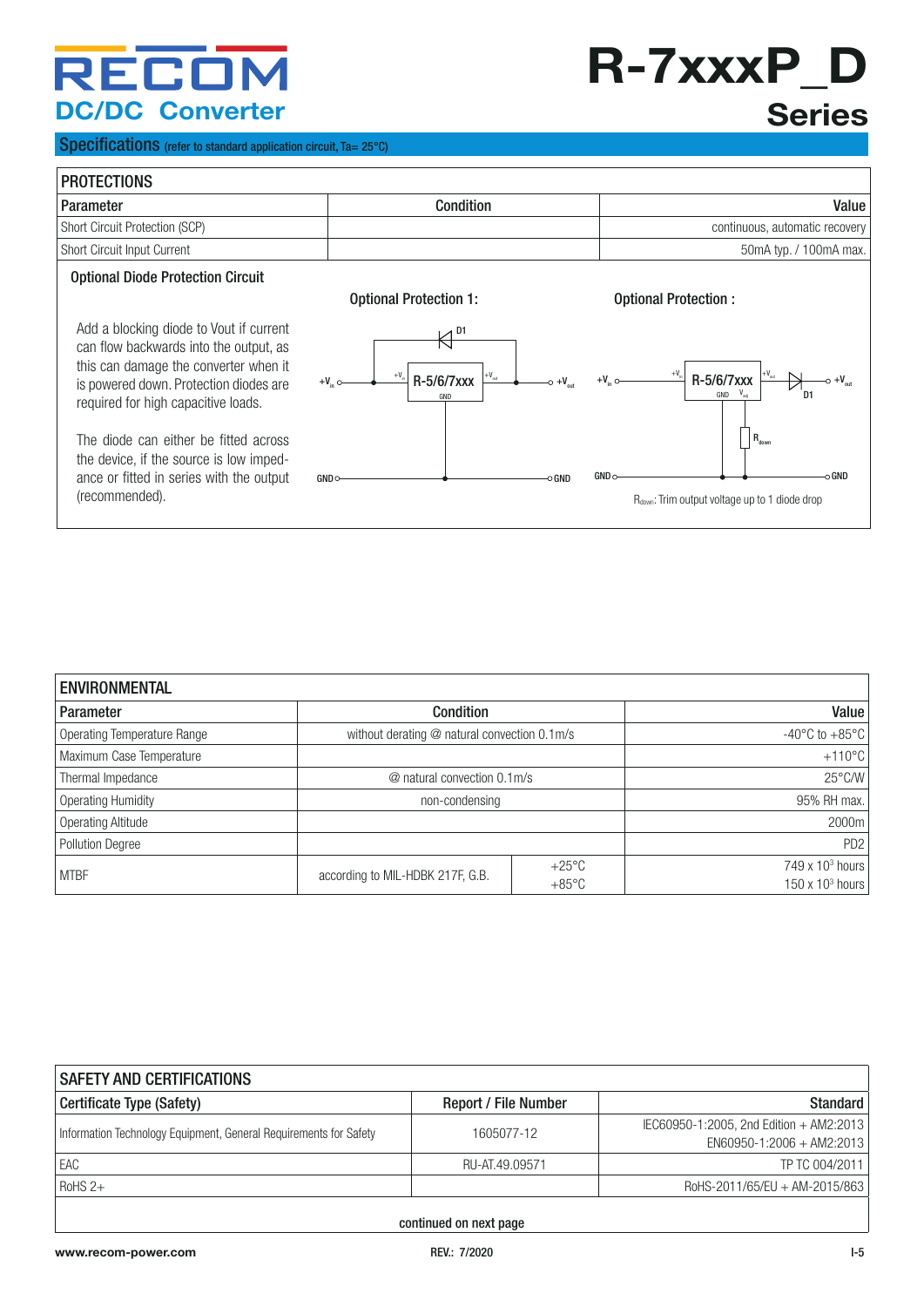# RECI **DC/DC Converter**

**R-7xxxP\_D Series**

### Specifications (refer to standard application circuit, Ta= 25°C)















### Pin Connections

 $.54$ 

| Pin#       | Single                                  | Description                                                  |
|------------|-----------------------------------------|--------------------------------------------------------------|
|            | ON/OFF                                  | Input pin: Active low (less than 0.8V) to disable the device |
| 2,3,4      | Vin                                     | Power Input                                                  |
| 5, 6, 7, 8 | GND                                     | Input and Output ground (common)                             |
| 9, 10, 11  | Vout                                    | Power output                                                 |
| 12         | Vadi                                    | with external resistors R1, R2 to selected output voltage    |
| Tolerance: | $xx.x = +0.5mm$<br>$XX.X = \pm 0.25$ mm |                                                              |